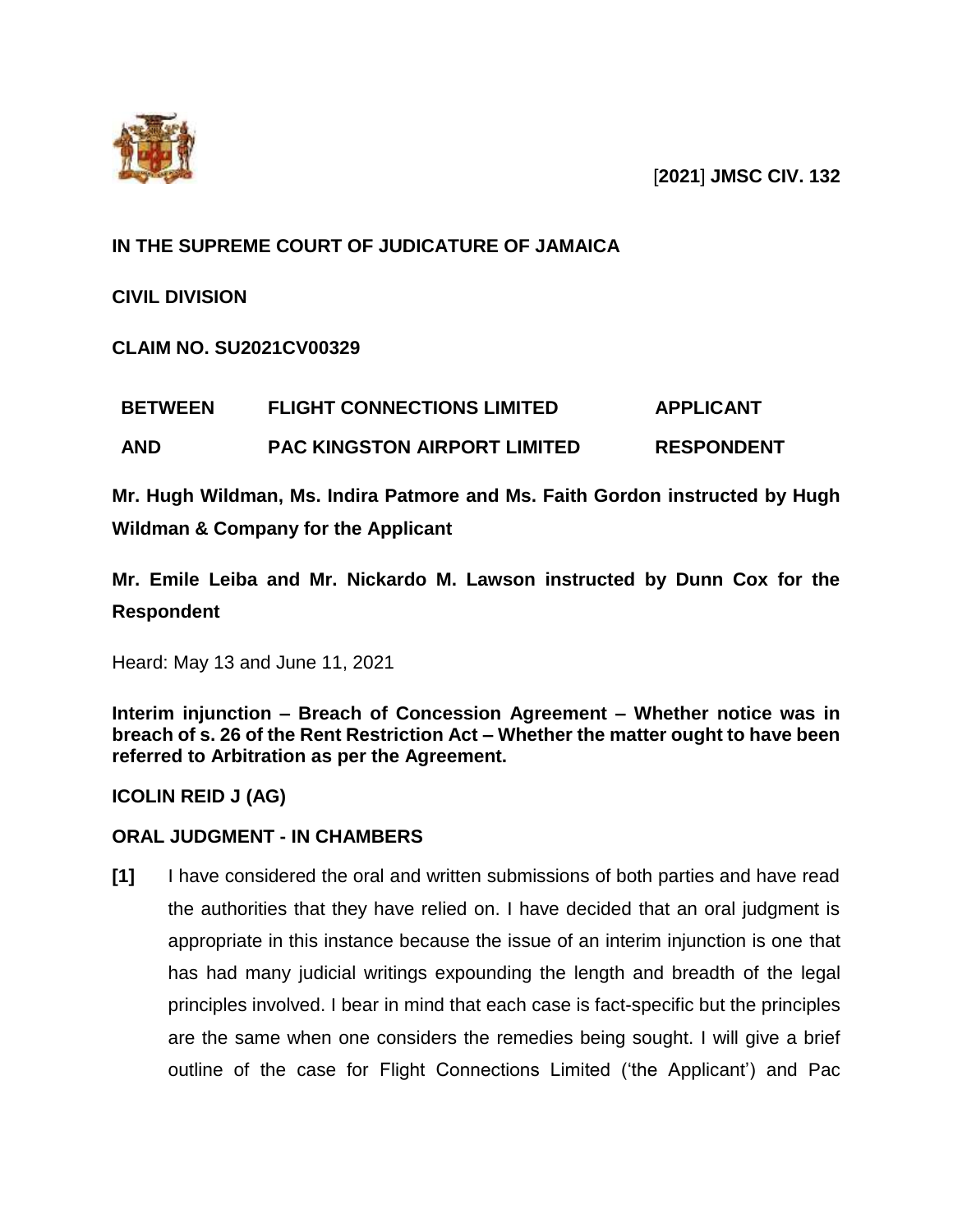Kingston Airport Limited ('the Respondent') and thereafter deal with the legal issues which arise.

### **The Applicant's case**

**[2]** The Applicant filed a Notice of Application for Court Orders seeking the following relief:

> *"An injunction prohibiting the Respondent whether by itself, its servants and or its agents from taking any steps to terminate the Concession Agreement between itself and the Applicant in breach of said Agreement, pending the referral of the dispute between the Applicant and Respondent, before the Arbitration Tribunal established under said Agreement, to resolve the dispute between the Applicant and Respondent, concerning the interpretation of the said Agreement."*

- **[3]** The grounds on which the Applicant sought the injunction was that it is a limited liability company, operating its business under a concession agreement at the Norman Manley International Airport ('NMIA') between itself and the Norman Manley International Airport Limited ('NMIAL'), dated July 15, 2011. In October 2019, the NMIAL issued letters to all its lessees and affiliates indicating that the Respondent would be assuming full responsibility for all existing tenants, licensees and concessionaires, in keeping with the terms and conditions of the operating agreements, which would be transferred to the Respondents on October 10, 2019. After the Respondent assumed operations of the NMIAL, the Coronavirus pandemic occurred, which severely affected operations at NMIA. For a period of three months, NMIA was shut down and so no passenger commercial flights were allowed. The security deposit of US\$54,176.42, paid by the Applicant to the Respondent, was used to offset any valid claims that arose during the three months' period.
- **[4]** The effect of the pandemic was still being felt and it had also severely affected the operations of the Applicant. The Applicant had fallen into arrears in the payment of fees and the Respondent had extended the period for repayment to October 2020 to restore the deposit. The Applicant sought a loan from a financial institution to fulfil its obligations to the Respondent and informed the Respondent of this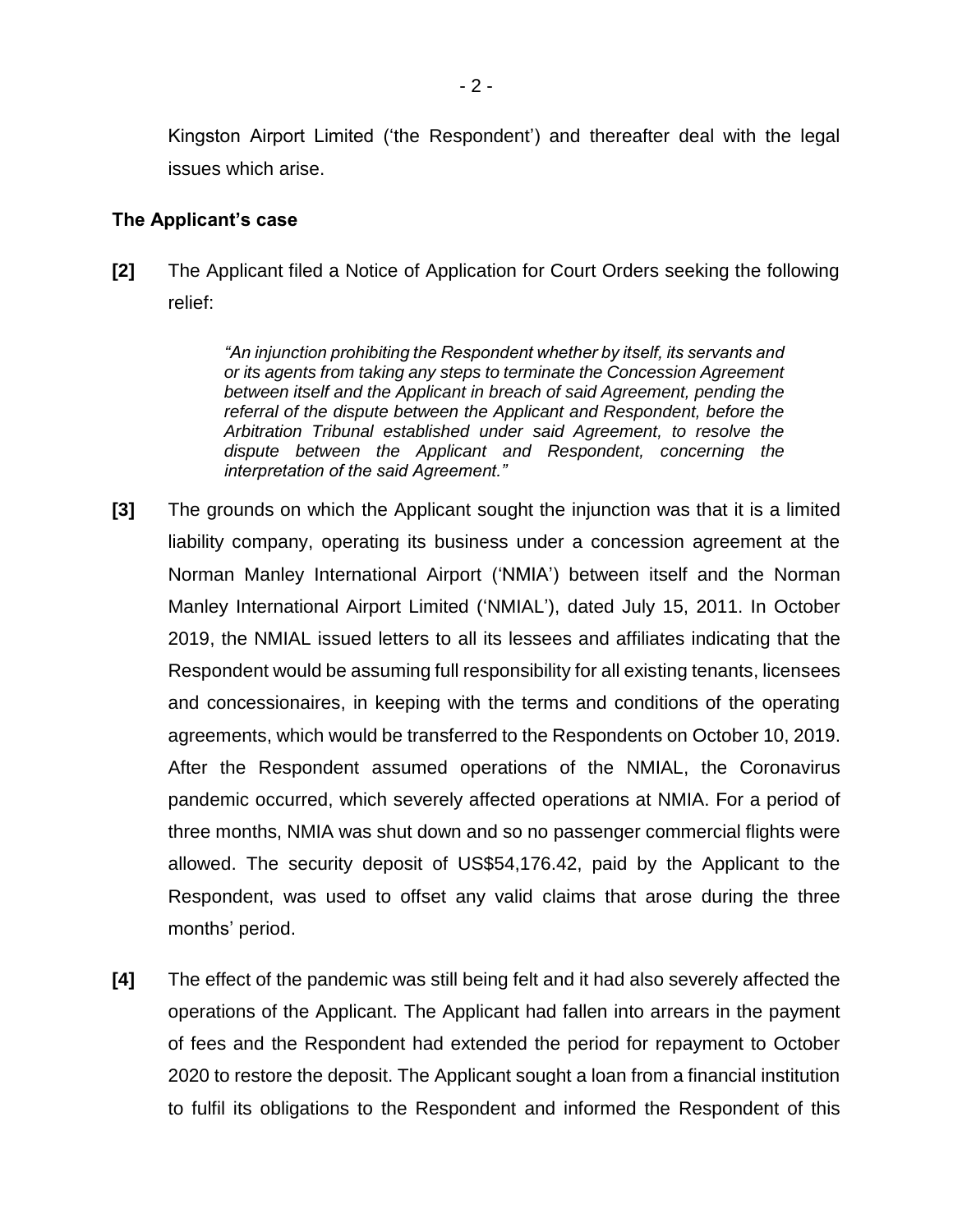process. However, on January 8, 2021, the Respondent wrote to the Applicant informing them that they were in breach of their agreement with the Respondent by failing to pay concession fees for more than 45 days and failing to replace the security deposit. The Respondent also issued to the Applicant a notice to quit and deliver up the premises by February 13, 2021.

- **[5]** The Applicant contended since it (the Applicant) was unable to seek compensation from NMIAL during the closure of the airport, then, similarly, the Respondent should be estopped from seeking to enforce the contract during the same three months period.
- **[6]** Counsel, Mr. Hugh Wildman, argued that as all the ingredients for the award of an interim injunction are present, the Applicant would be entitled to specific performance in accordance with the decision of **Tewani Limited v Kes Development Co Ltd and & Another, (unreported), Supreme Court, Jamaica,** Claim No. 2008HCV2729, judgment delivered on July 9, 2008. He pointed out that since all the issues in the case touch and concern real property it raised a presumption that damages was not an adequate remedy.
- **[7]** He further relied on **Verral v Great Yarmouth Borough Council** [1981] 1 QB 202 for support that an injunction can be granted to restrain a party from terminating a contractual licence even in circumstances where the Applicant has not yet entered into actual possession.
- **[8]** Counsel further argued that the one-month notice period was unlawful and a breach of s. 26 of the Rent Restriction Act, which provided for a six months' notice for commercial leases. Counsel also sought to rely on Clause 2.0 of the Concession Agreement which provided for a 12 months' notice period. They further submitted that the Applicant would be severely affected if given less than six months' notice to vacate the premises. Counsel emphasized that if the company was shut down within the one-month period, it would face significant liability for redundancy and notice pay from its over 186 employees. Additionally, the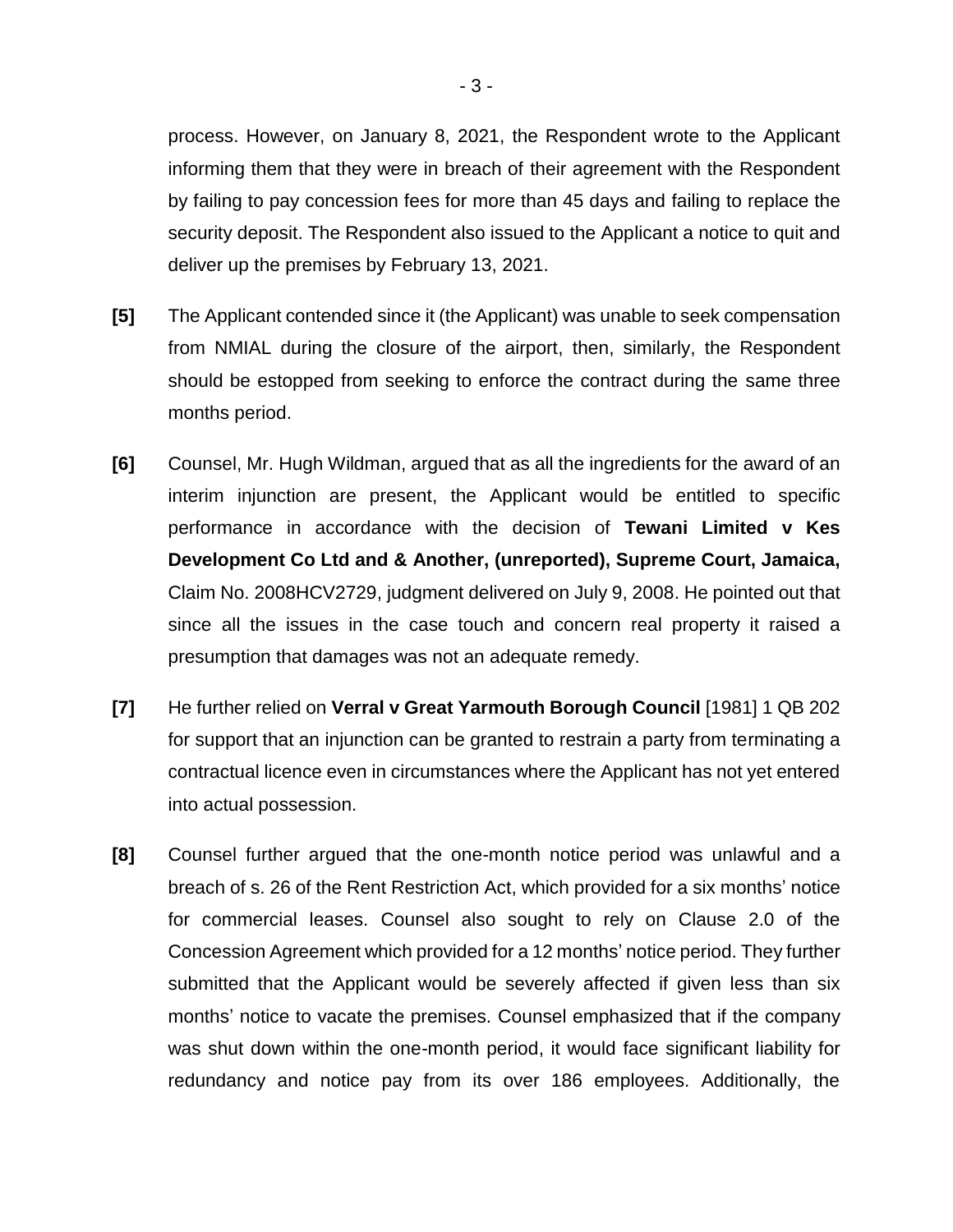Applicant would be exposed to legal actions from its clients and affiliates who require six months' notice for termination of services.

**[9]** Mr. Wildman pointed out that the Applicant was also relying on the Arbitration Clause which provides that any dispute between the parties concerning the Concession Agreement shall be referred to Arbitration. Clause 17 of that agreement is as follows:

#### *"17.0 ARBITRATION AND GOVERNING LAW*

*(1) Any dispute between the parties touching or concerning this Agreement shall be referred to Arbitration before a single arbitrator appointed by mutual agreement by the parties or failing such mutual agreement, by a single arbitrator appointed at the request of either party by the President of the Jamaica Bar Association. The provisions of the Arbitration Act of Jamaica or any enactment replacing the same shall apply to such arbitration.*

*(2) In the conclusions, interpretation, performance and enforcement of the covenants, stipulations and provisions of this Agreement, the parties agree to be bound by the Laws of Jamaica in force from time to time and further agree that the Supreme Court of Judicature shall have jurisdiction to hear and determine all matters arising out of or in connection with the Agreement that may properly be heard and determined by a Court."*

## **The Respondent's case**

- **[10]** The Respondent relied on the Affidavits of Sitara English Byfield and Kadia Dawes Wynter. The Respondent contended that it took over operations of the NMIAL on about October 10, 2018. It had an agreement with the Airport Authority of Jamaica for a one-year transitional period for the actual management and operations of the airport. The Respondent sought to manage the various concessions which were operating at the NMIA.
- **[11]** Some were in good standing while others, including the Applicant, were delinquent and payment plans were prepared to facilitate bringing them into proper standing before the transition date of October 2019. An examination of the Applicant's accounts led them to write to the Applicant in June 17, 2019, indicating that the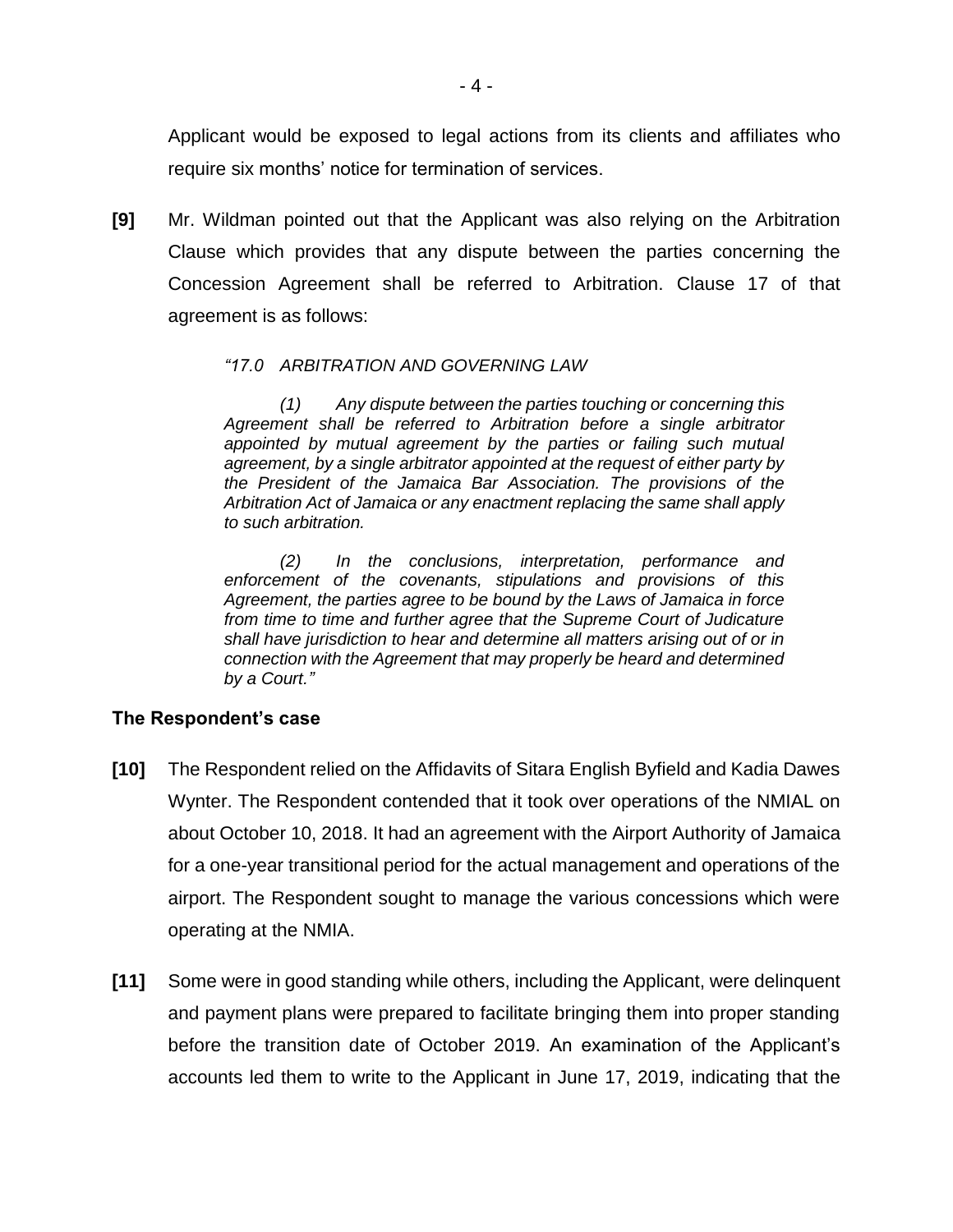Applicant was in arrears, in both space rental and concession fees, for US\$108,778.72 and JD\$1,865,323.80 for utilities.

**[12]** Several letters were sent and discussions and meetings were also held with the Applicant but they remained in arrears. In June 2020, at one of those meetings between the parties, a payment plan was agreed upon whereby the Applicant would be able to eliminate its arrears by December 2020. This agreement was made on June 11, 2020, and signed by both parties. It is reproduced in full below:

*"2020 June 11*

*Mr. Brian Taylor Chief Accountant Flight Connections Limited Norman Manley International Airport Palisadoes, Kingston*

*Dear Mr. Taylor,*

*Re: Payment Plan – Flight Connections Limited*

*PACKAL, by way of this document, accepts the payment plan terms proposed on Wednesday, June 10, 2020 to clear balances of US\$104,959.28 and JM\$325,535.78. The details of the payment plan are outlined below for your acceptance:*

- *1. The Security Deposit in the amount of \$54,176.42 will be drawn on Monday, June 15, 2020 and used as first payment against the outstanding balance as of US\$104,959.28.*
- *2. The Security Deposit must be replaced on or before October 15, 2020. Failure to have it replaced by the date, will be considered a material breach of the Concession Agreement and will result in termination.*
- *3. Six (6) monthly payments in the amount of Eight Thousand Four Hundred & Sixty—Three Dollars and Eighty-One Cents (US\$8,463.81) are to be made on or before the 15th of each month starting July 2020, to clear the remaining balance of US\$50,782.86*
- *4. Two (2) monthly payments of JM\$162,767.89 each to be made on or before the 15th of July and the 15th of August 2020.*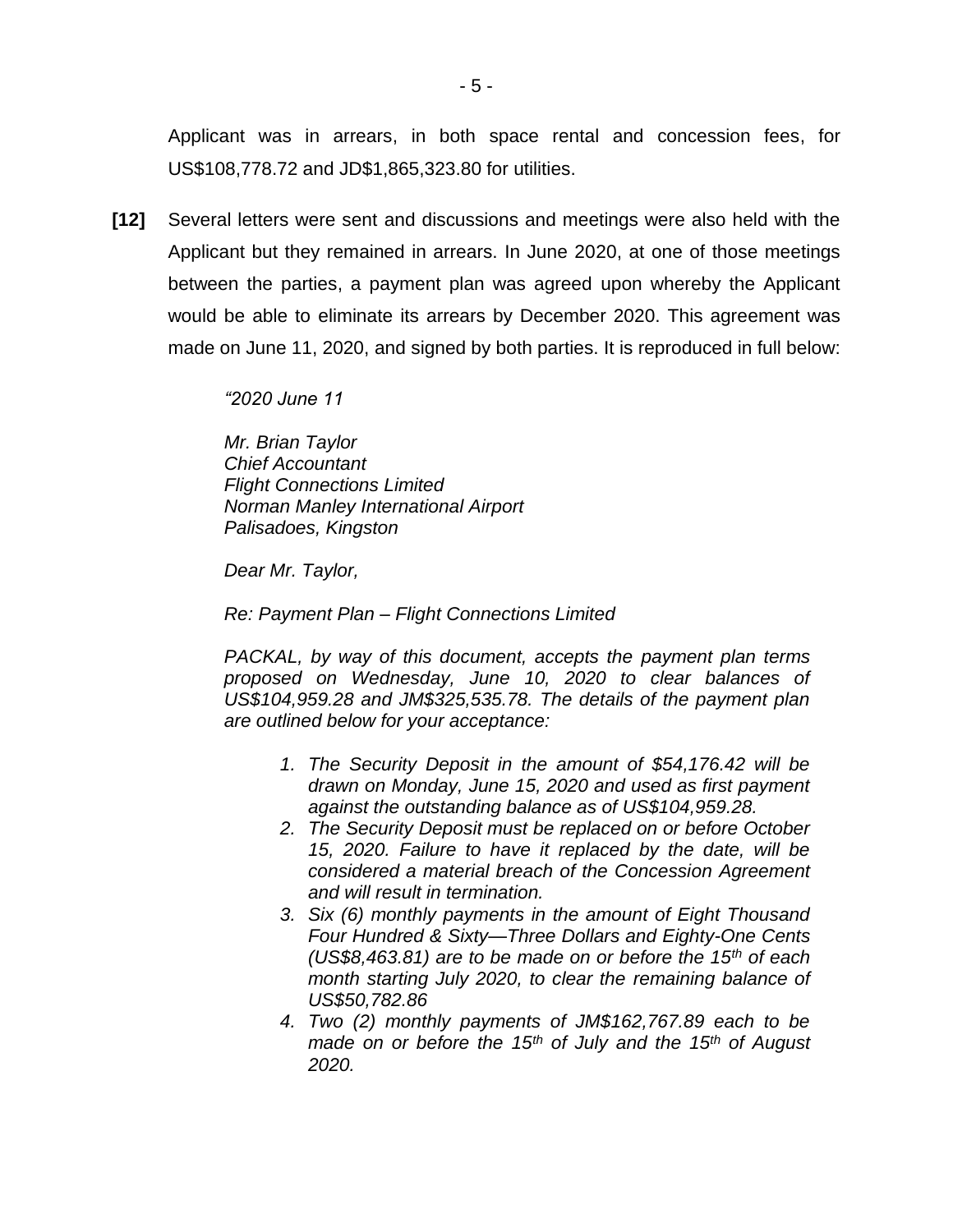- *5. All current charges (MAG/Rent, Electricity and Water) must be paid on time, that is, within 15 days after the issuance date of the respective invoices.*
- *6. This Payment Proposal will become null and void if a monthly payment is missed, and by extension, this means that the Concession Agreement can be terminated for non-payment of charges. Considering the current month-to-month terms of the current Agreement, Flight Connections would be given one (1) months' notice to terminate the Concession Agreement.*

*To demonstrate agreement with the abovementioned terms, kindly sign and return the letter via email to the undersigned by close of business on June 15, 2020. One (1) duly executed copy of the original letter must be returned to us as soon as possible thereafter.*

*Kindly note that all other terms and conditions of the Concession Agreement remains the same.*

*Please feel free to contact us should you require any further clarification.*

*Yours Truly* 

*Sitara English-Byfield* 

*Director, Finance and Administration*

*Agreed and Accepted* 

*Name: Brian Taylor*

*Title: Chief Accountant*

*Flight Connections Limited"*

- **[13]** The Applicant, however, breached this agreement. Counsel, Mr. Emile Leiba, argued that the Applicant had either not been able or willing to make the scheduled payments on time nor replace the security deposit. Counsel also referred to Clause 3.2 of the Concession Agreement and the Termination Clause.
- **[14]** Clause 3.2 of the Concession Agreement states:
	- *"3.2 Security Deposit*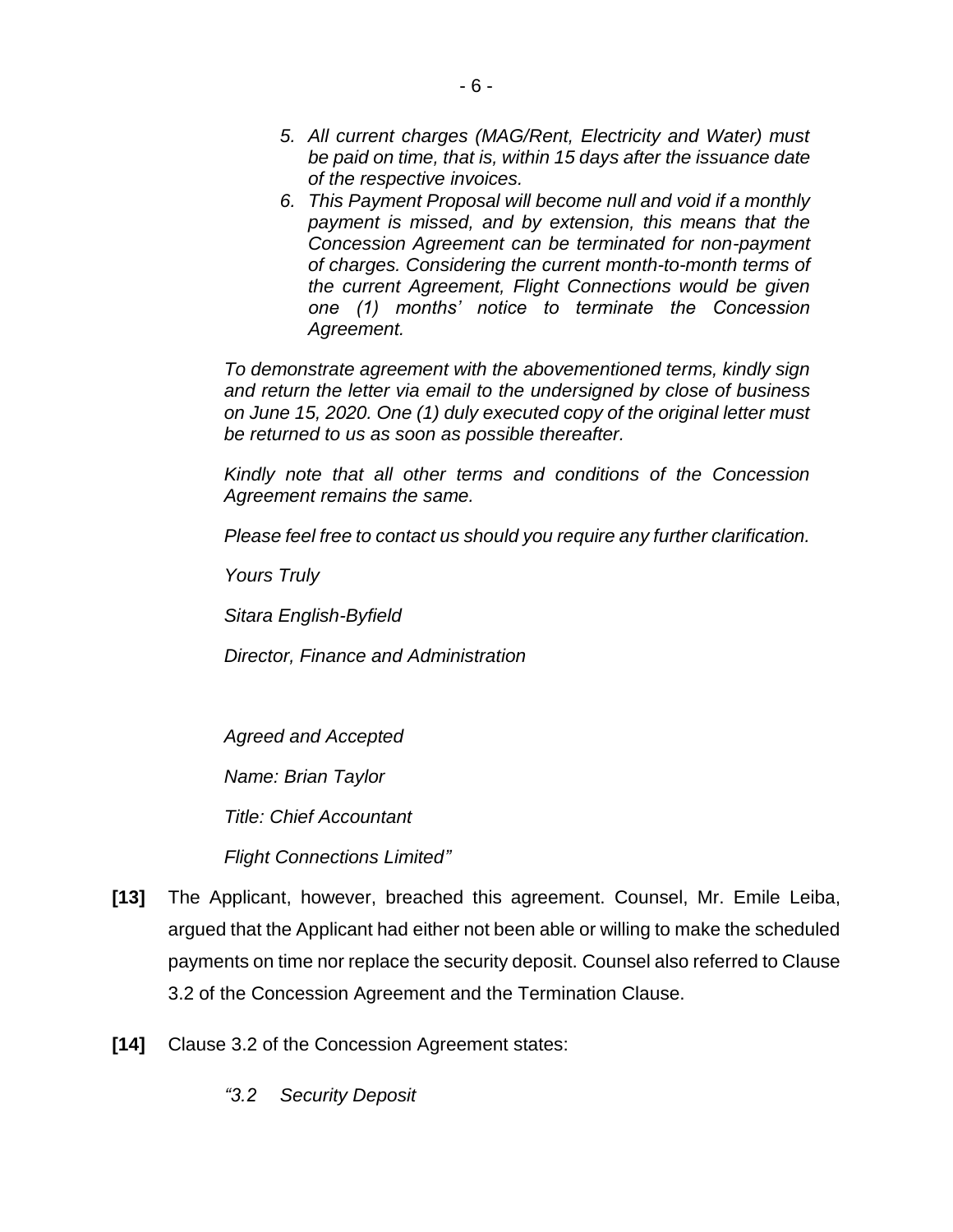- a) *The Concessionaire agrees to submit to NMIAL, no later than ten (10) days following the execution of this Agreement, and maintain throughout the term of the Agreement, a Concession Security Deposit in the amount of twenty-five percent (25%) of the Minimum Annual Guarantee for each twelve (12) month period of the Concession. The Concession Security Deposit shall ensure the full and faithful performance by the Concessionaire of all the covenants, terms, and conditions of this Agreement and stand as security for payment by the Concessionaire of all valid claims by NMIAL. The Concessionaire's failure to provide a deposit under this paragraph shall be a material breach of this Agreement for which the termination may apply."*
- **[15]** The Termination Clause reads, in part, as follows:
	- *"9.0 TERMINATION FOR CAUSE*
	- *(1) Notwithstanding the duration hereinbefore fixed, this Agreement may be terminated by NMIAL immediately on giving notice in writing to the Concessionaire to this effect and without payment of compensation in any of the following events:* 
		- *a. …*
		- *b. If any payment to be made under this Agreement or any part thereof shall be in arrears and remain unpaid for a period of forty-five days after the same shall have become payable in accordance with the terms of the Agreement,"*
- **[16]** The Applicant sought financial help from the National Commercial Bank and it indicated to that bank that it was seeking a loan to address its obligations to the Respondent. This letter was sent to the Respondent by the National Commercial Bank. However, in January 2021, when the termination letter was sent to the Applicant, there were still monies owing for several months.

## **Discussion and analysis**

**[17]** The Court will now consider the principles to be analysed when determining whether an interim injunction should be granted to the Applicant.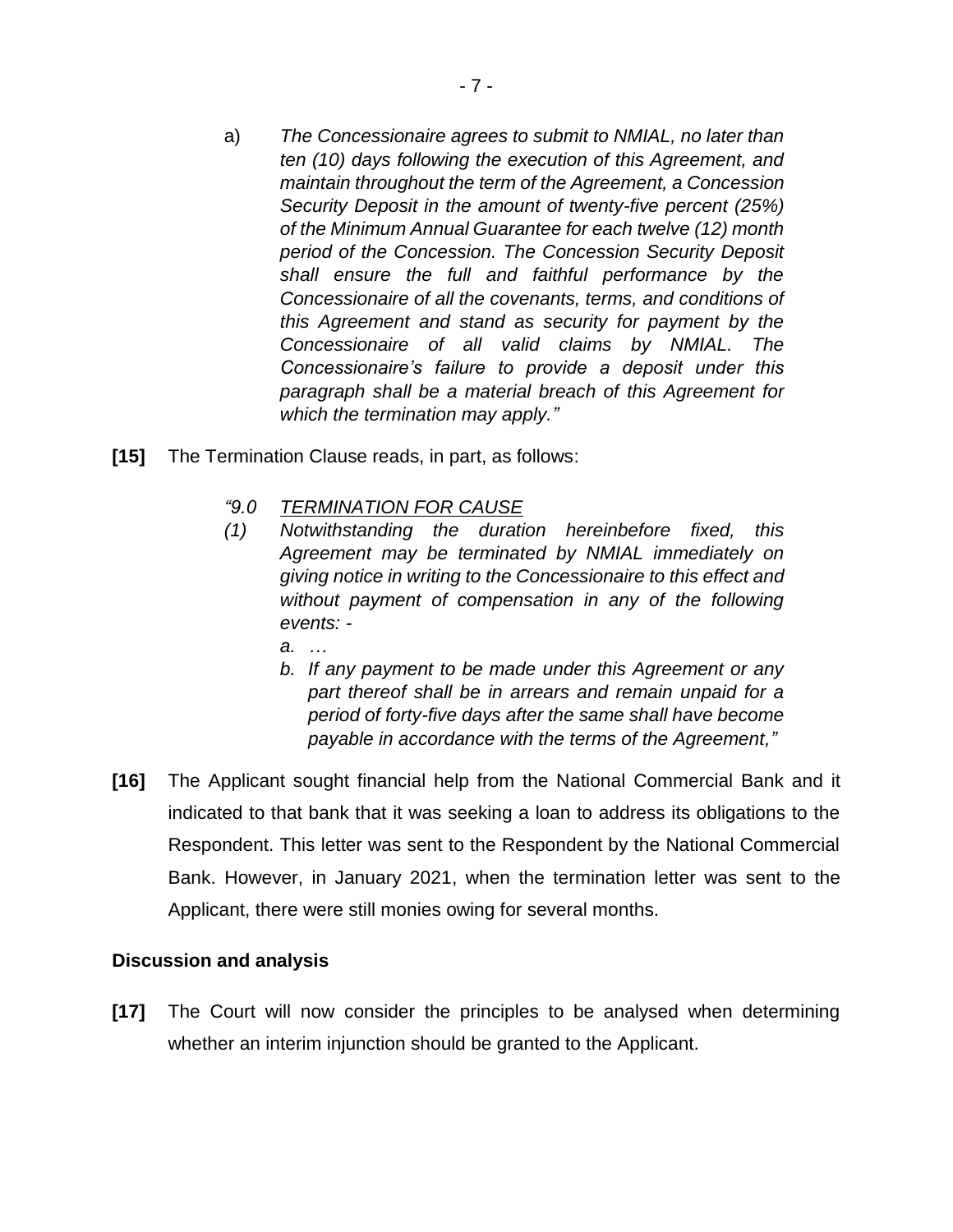#### **Serious issue to be tried**

- **[18]** In the leading case of **American Cyanamid Co v Ethicon Ltd** [1975] A.C. 396, Lord Diplock stated that the first question that the court should consider in determining whether an interlocutory injunction should be granted is whether there is a serious question to be tried.
- **[19]** A thorough analysis of the Applicant's case leads me to determine that, at minimum, it had admitted to owing the security deposit of US\$54,879.65. This money had been outstanding for several months before the notice letter was issued to the Applicant and was still owing at the date of the Application. I also form the view that other monies to include fees were owing at the date of the termination letter. I considered several documents to assist the Court in determining this issue.
- **[20]** I have looked at the correspondence dated June 17, 2019, between the NMIAL and the Applicant, in which it was stated that the Applicant was in arrears. There was also correspondence from Brian Taylor, Chief Accountant of the Applicant, dated September 3, 2019, copied to Ms. Kaydian Dawes, the Director of Finance and Administration of the Respondent, itemising the various accounts which had outstanding debts and making arrangements to settle them over a period of several months.
- **[21]** I also considered the agreement dated June 11, 2020, from the Respondent and signed by the Applicant's chief accountant, which admitted that at June 2020, it was in arrears of the security deposit and other fees. I note the terms of this agreement and, specifically, the term which provided that the notice period would be one month if there was a failure to abide by the payment proposal.
- **[22]** I have examined the letter exhibited by the Respondent from the National Commercial Bank, dated December 22, 2020, which speaks to the Applicant applying for a loan facility but also stating that the loan was not yet approved because the process was incomplete.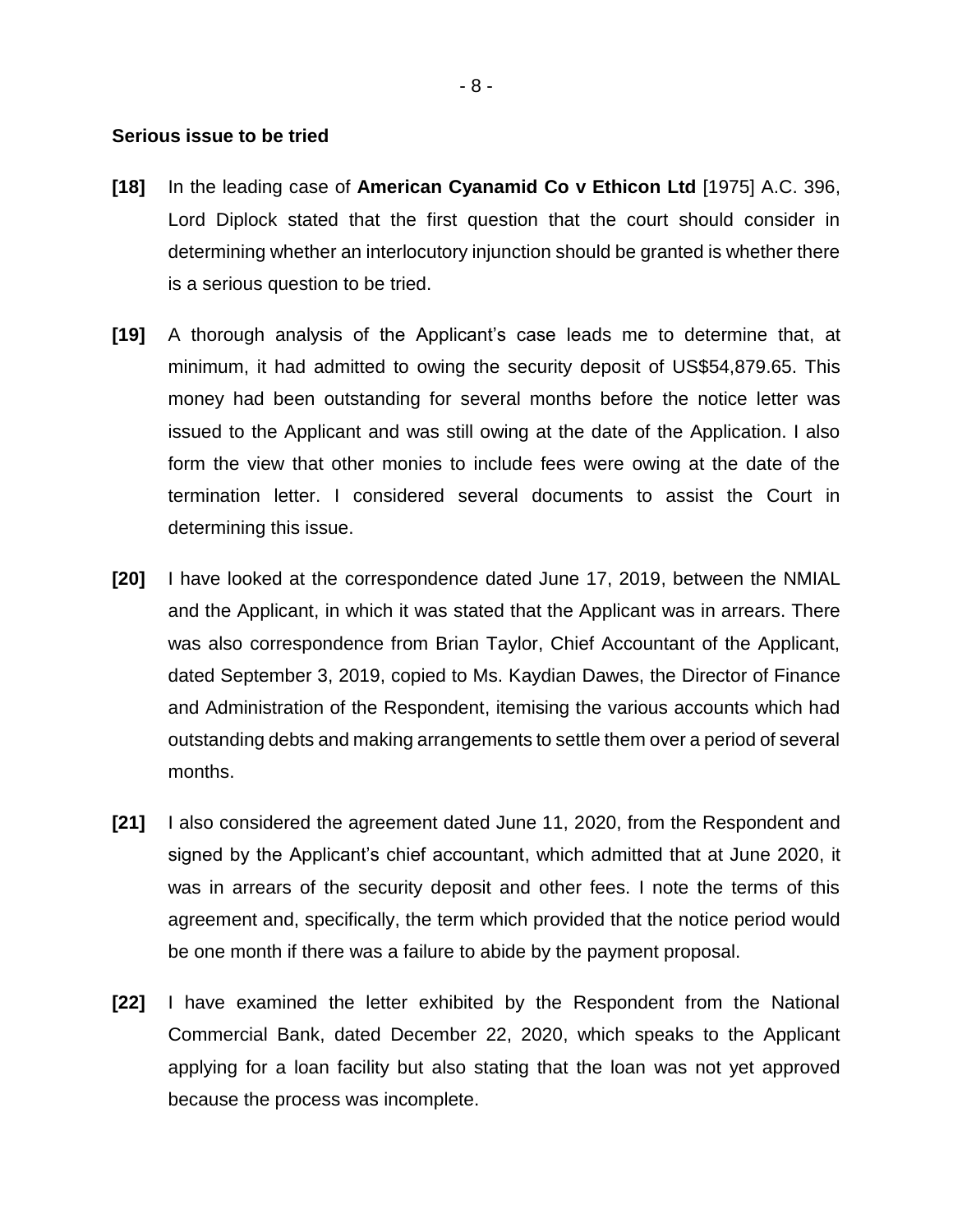- **[23]** I also had regard to the Respondent's letter dated January 08, 2021, which served notice on the Applicant to vacate the premises by February 13, 2021, for failure to pay Concession fees for more than 45 days and failure to replace the security deposit.
- **[24]** I paid close attention to the Applicant's letter dated January 15, 2021, to the Respondent, seeking forbearance in respect of the lack of payments of fees and security deposit. It asked for consideration due to the hardships it has been facing on account of the pandemic. This letter demonstrates that, at minimum, the Applicant would still be in default of the payment of the deposit.
- **[25]** I have analysed the statement of accounts exhibited to the Applicant's affidavit in response dated April 9, 2021, indicating that they owed no monies. However, I do believe that based on all the evidence presented by the Applicant, it was indeed in arrears at all times during its dealings with the Respondent.
- **[26]** I do not find that the basis of the agreement between the parties is the Concession Agreement dated May 15, 2017. I rely on the letter signed by the Applicant's chief accountant, dated June 11, 2020, as the basis for the agreement between the parties. That letter is the contract that is being considered by the Court.
- **[27]** The Applicant's case was that the Respondent was in breach of s. 26 of the Rent Restriction Act. However, the Rent Restriction Act provides at s 8(1) "*that the Minister may by order declare any class of premises specified in such order to be exempted premises"*. The Rent Restriction Order Rule 2 (viii) provides that the NMIA is exempted.
- **[28]** Although the Applicant had itself urged the court to consider whether the matter ought to have been first referred to Arbitration, interestingly, I note that it was the Applicant who first approached the Court. Moreover, the details of the correspondence between the parties do not indicate any dispute as to fact. I find that throughout the history of the communication, the Applicant had admitted that it was in arrears of sums to be paid to the Respondent (and also to its predecessor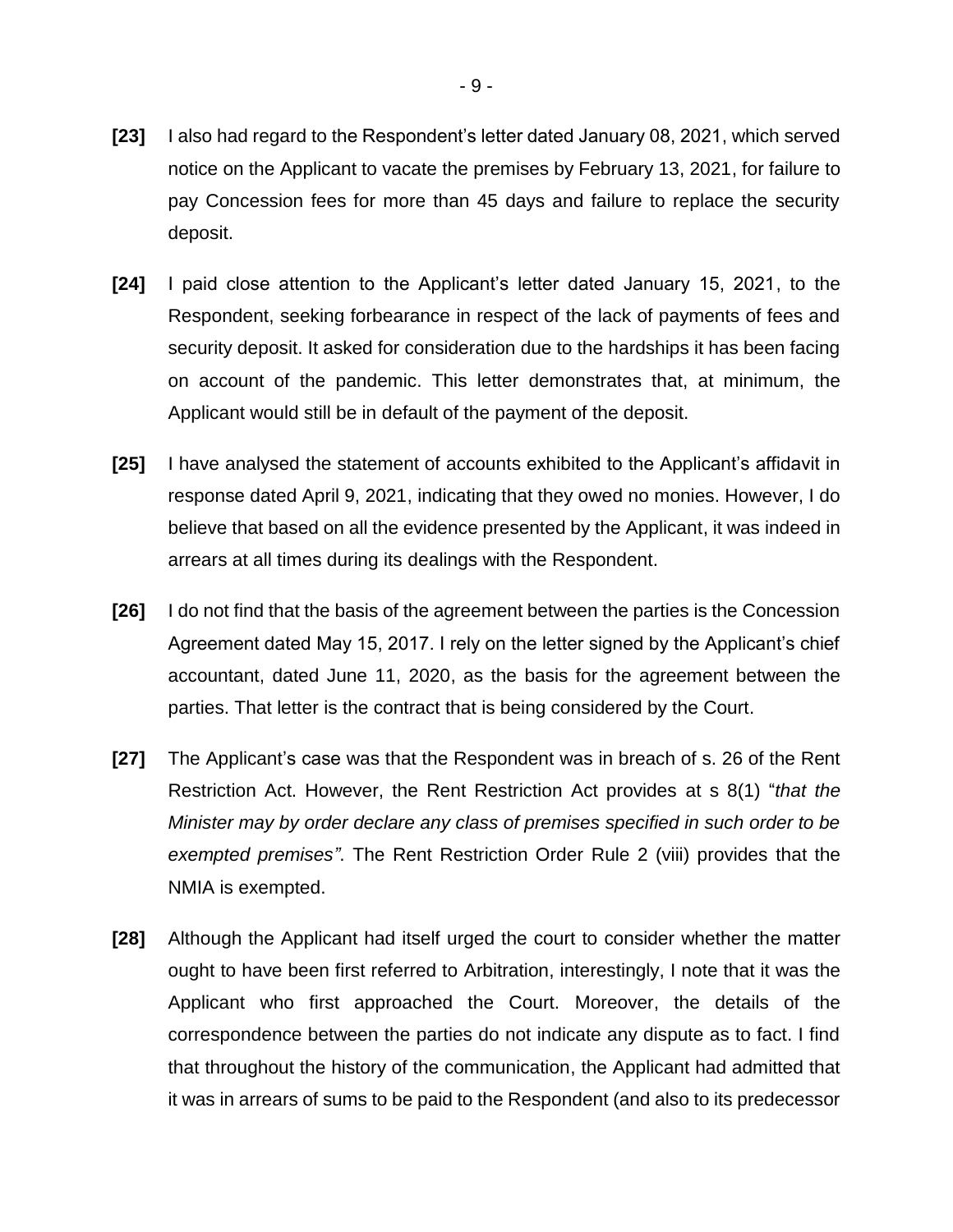in title). Never once did the Applicant contest that they were not in arrears and, as such, I do not believe that there was any issue which warranted a referral to Arbitration.

**[29]** Thus I find that the Applicant was in breach of the agreement contained in the June 11, 2020 letter, by virtue of its failure to pay the requisite amounts pursuant to that agreement. I also find that the Respondent was on good ground when it issued the notice to quit to the Applicant. I, therefore, find that there is no serious issue to be tried.

#### **Whether damages would be an adequate remedy for the Applicant**

- **[30]** In **National Commercial Bank Jamaica Limited v Olint Corporation Limited**  [2009] UKPC 16 paragraph 16, Lord Hoffmann on behalf of the Board stated that *"[t]he purpose of such an injunction is to improve the chances of the court being able to do justice after a determination of the merits at the trial*". At the interlocutory stage, the court must therefore assess whether granting or withholding an injunction is more likely to produce a just result. The House of Lords in **American Cyanamid Co v Ethicon** pointed out that this meant that if damages would be an adequate remedy for the Plaintiff, then there were no grounds for interference with the Defendant's freedom of action by the grant of an injunction.
- **[31]** Counsel for the Applicant has answered this query in the negative. However, an analysis of the Applicant's case reveals, that the highest remedy being sought from the Court, in its Fixed Date Claim Form, was damages for breach of contract. In my view, the Applicant's request for damages is an indication that this remedy is adequate to deal with the issue if it is found at the conclusion of the trial, that the injunction was wrongly withheld. I agree with Mr. Leiba that the absence of a request for specific performance is also an indication of the Applicant's acceptance that damages is an adequate remedy.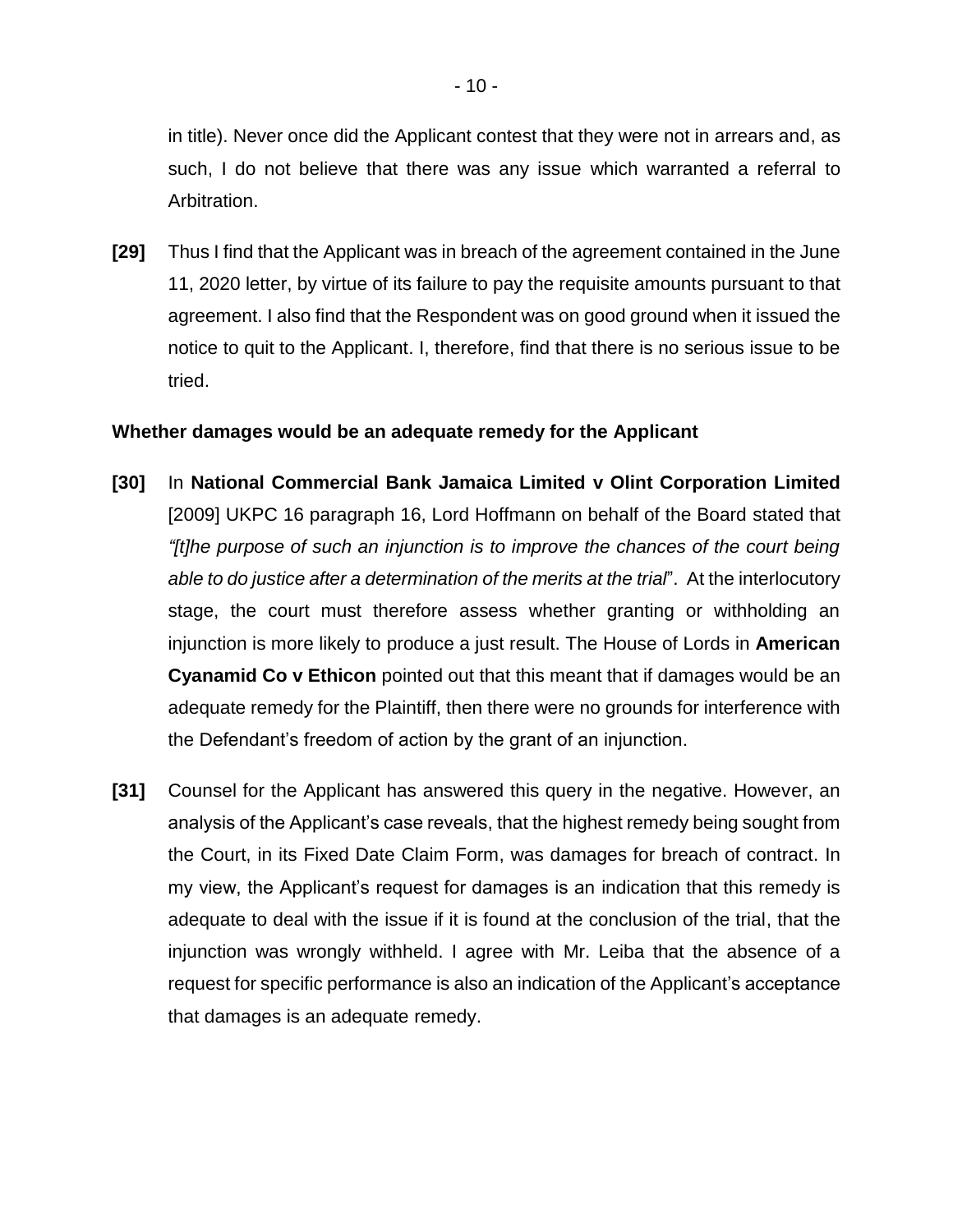- **[32]** It was also pleaded by the Applicant that the notice period issued to the Applicant was too short. However, should the Court so find, then damages would be sufficient to deal with that issue.
- **[33]** Moreover, I do not find that the Applicant had a legal interest in the land at the NMIAL. The basis of the agreement was for the operation of a concessionaire on the premises and not to pass an interest in the land.
- **[34]** In all those circumstances, an award of damages would be a more suitable remedy for the Applicant.

#### **Whether the undertaking as to damages is adequate for the Respondent**

- **[35]** The Applicant has given the usual undertakings as to damages as is required. However, I bear in mind that the evidence, as revealed by the affidavits and the supporting documents, does indicate that the Applicant has suffered severe financial difficulties because of the pandemic. It thus begs the question of whether the Applicant will be able to honour any undertaking as to damages which it has given. I must point out that it is not sufficient to say I give my undertaking as to damages, especially in the instant case, where it is very plain that the Applicant is experiencing severe financial challenges. I note also that, to date, that the Applicant still has not paid the security deposit. I do believe that any undertaking as to damages given by the Applicant is probably unenforceable given the Applicant's dire financial straits.
- **[36]** The Respondent, on the other hand, has given its cross-undertaking as to damages, and by its evidence, has shown, that it has the financial capacity to honour its undertakings if the injunction was wrongfully withheld.

#### **Balance of convenience**

**[37]** In **NCB v Olint**, Lord Hoffmann said, at paragraph [17], that:

*"… the court has to engage in trying to predict whether granting or withholding an injunction is more or less likely to cause irremediable*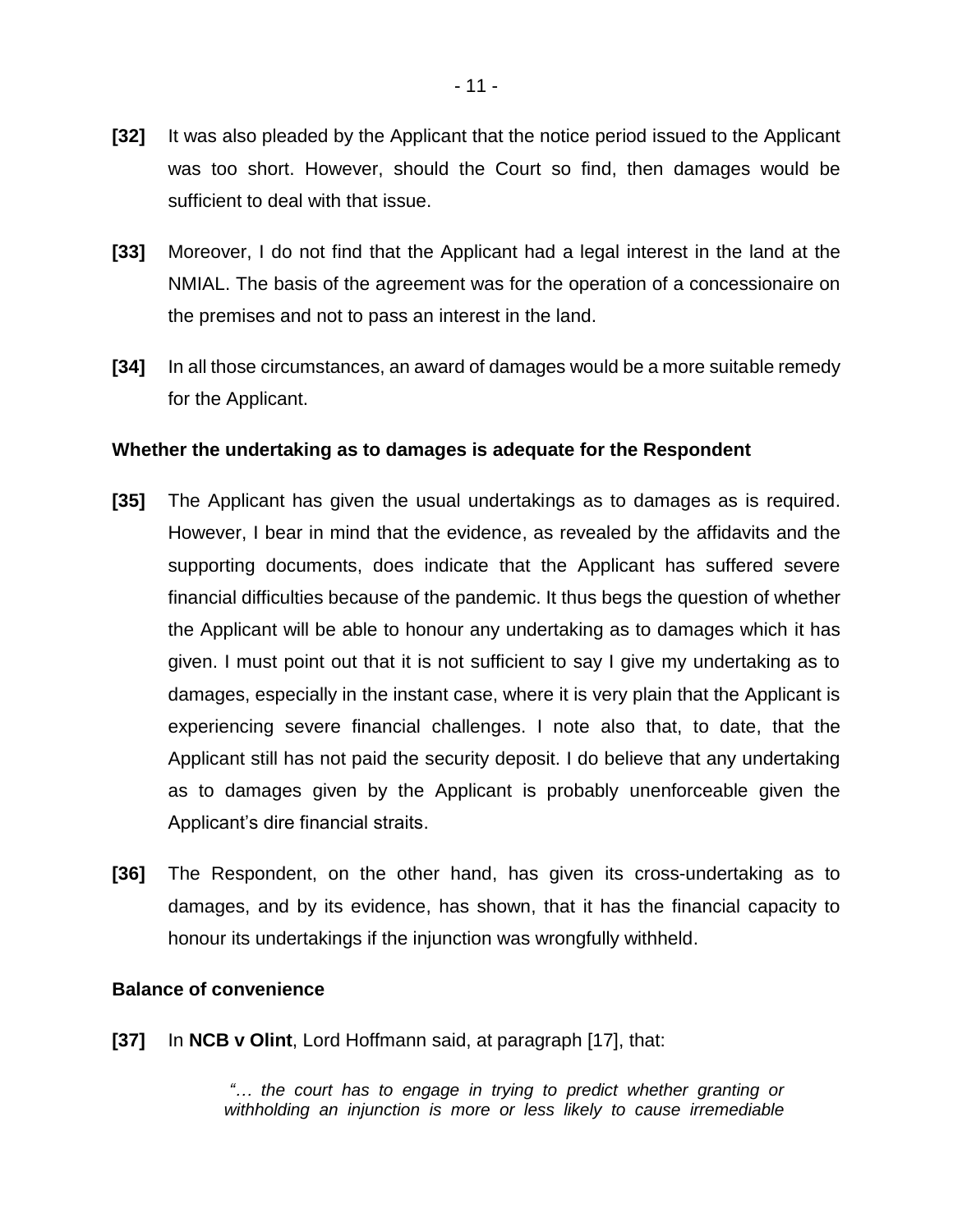*prejudice (and to what extent) if it turns out that the injunction should not have been granted or withheld, as the case may be. The basic principle is that the court should take whichever course seems likely to cause the least irremediable prejudice to one party or the other."*

**[38]** The evidence before the Court is that the Applicant has an agreement with the Respondent and the Applicant has failed to make the contractual payments. The Applicant has argued that severe hardships will be caused to its operations if the injunction is refused. While I agree that the Applicant will suffer financial fallout should the injunction be refused, I do believe that the balance of convenience lies in favour of the Respondent. In this case, although both parties would be exposed to a financial fallout, I find that more damage would be done to the Respondent if the injunction was granted, as it (the Respondent) would be forced to deal with a party (the Applicant) that so far has shown, by the history of its dealings, that it is unable to fulfil its financial obligations.

## **Conclusion**

**[39]** In the light of the foregoing, I would deny the application for the interim injunction.

## **Costs**

- **[40]** An application was made for the costs to be taxed immediately pursuant to Rule 65.15 of the CPR. Mr. Lieba argued that the Court's refusal of the application may result in the Applicant failing to act expeditiously to pursue the claim. This would mean that the Respondent may have to wait inordinately long to recover its costs. He was also mindful of the fact that if the Applicant's claim was unsuccessful, it might not be able to satisfy the costs that would be awarded against it, bearing in mind the financial challenges it is facing.
- **[41]** Ms. Faith Gordon resisted this application and relied on **Raziel Offert v George Thomas** [2012] JMSC Civ 184. Counsel argued that, in the case at bar, there was no misconduct on the part of the Applicant's Attorney-at-law and so the Court should refuse the application. The Court was urged not to depart from the general rule that costs should be taxed at the end of the trial of the claim as the Applicant